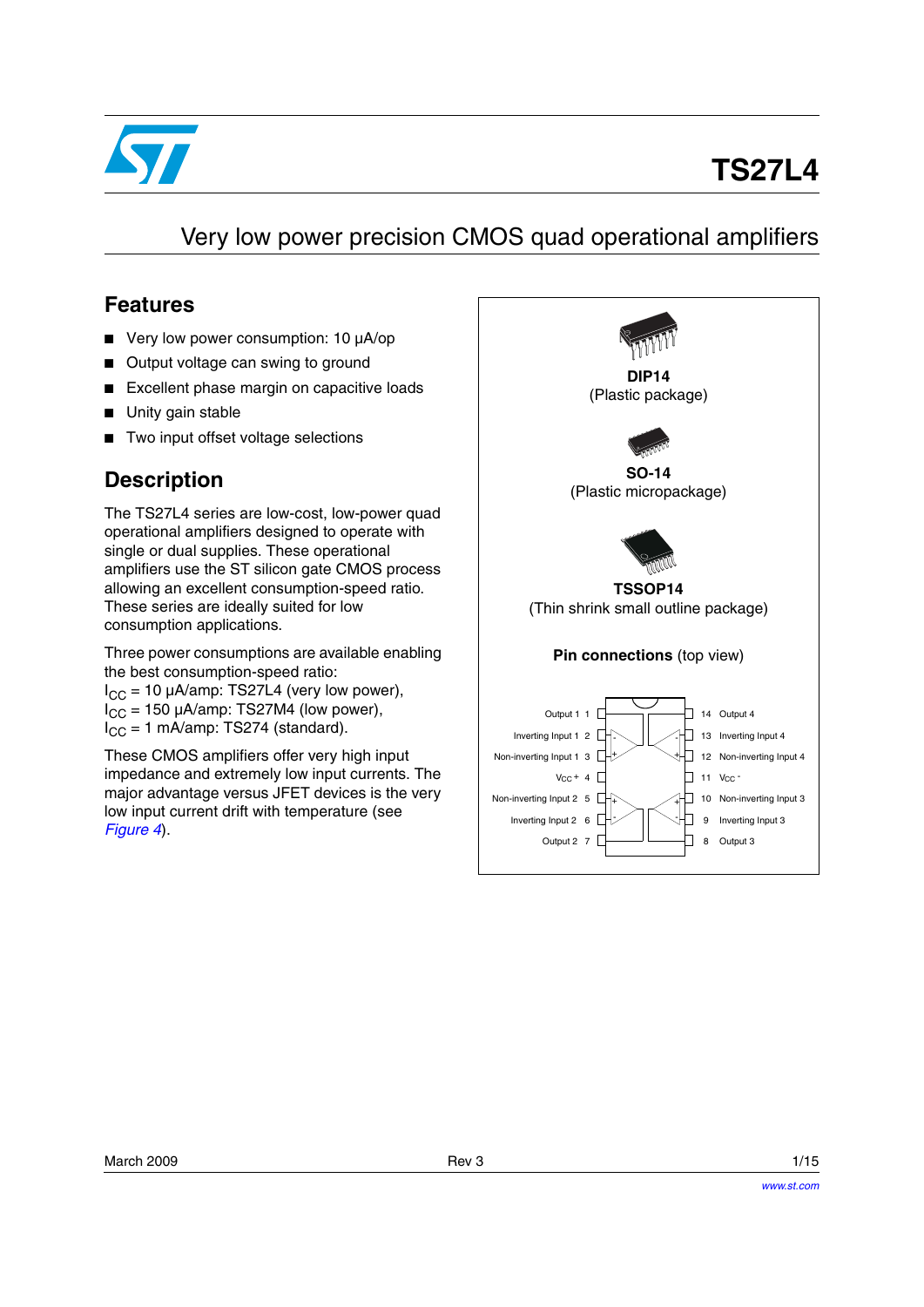# **1 Circuit schematics**





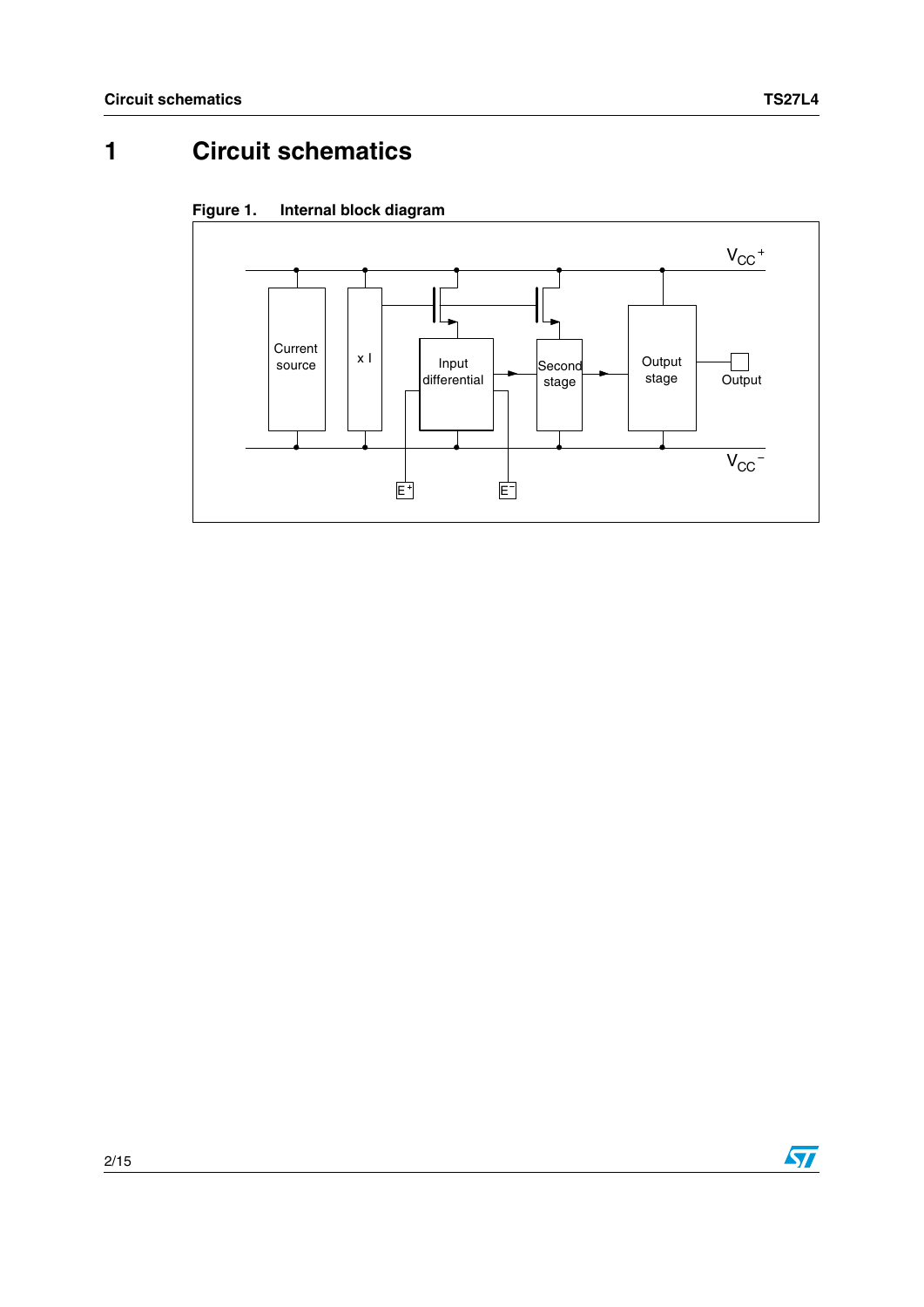

**Figure 2. Schematic diagram** (for 1/4 TS27L4)

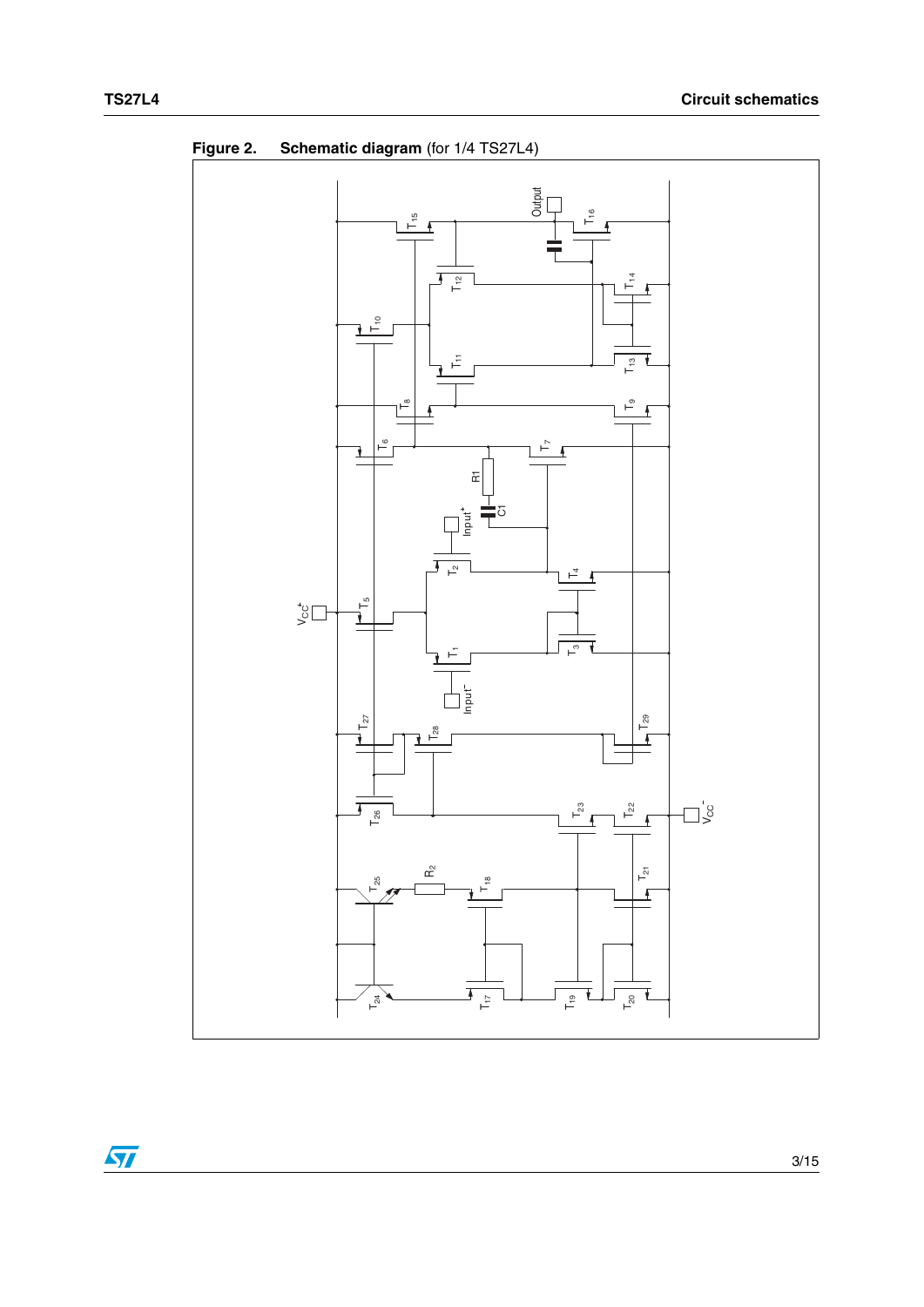### **2 Absolute maximum ratings and operating conditions**

| Symbol                    | <b>Parameter</b>                                                                                           | <b>Value</b>     | Unit        |
|---------------------------|------------------------------------------------------------------------------------------------------------|------------------|-------------|
| $V_{CC+}$                 | Supply voltage (1)                                                                                         | 18               | v           |
| $V_{\text{id}}$           | Differential input voltage (2)                                                                             | ±18              | v           |
| $V_{in}$                  | Input voltage (3)                                                                                          | $-0.3$ to 18     | V           |
| $I_{o}$                   | Output current for $V_{CC}^+ \geq 15V$                                                                     | ±30              | mA          |
| $I_{in}$                  | Input current                                                                                              | ±5               | mA          |
| $\mathsf{T}_{\text{stg}}$ | Storage temperature range                                                                                  | $-65$ to $+150$  | $^{\circ}C$ |
| $R_{thja}$                | Thermal resistance junction to ambient <sup>(4)</sup><br>SO-14<br>TSSOP <sub>14</sub><br>DIP <sub>14</sub> | 105<br>100<br>80 | °C/W        |
| $R_{\mathsf{thjc}}$       | Thermal resistance junction to case <sup>(4)</sup><br>SO-14<br>TSSOP <sub>14</sub><br>DIP <sub>14</sub>    | 31<br>32<br>33   | °C/W        |
|                           | HBM: human body model <sup>(5)</sup>                                                                       | 1                | kV          |
| <b>ESD</b>                | MM: machine model <sup>(6)</sup>                                                                           | 100              | $\vee$      |
|                           | CDM: charged device model <sup>(7)</sup>                                                                   | 1.5              | kV          |

#### <span id="page-3-0"></span>Table 1. **Table 1. Absolute maximum ratings**

1. All values, except differential voltage are with respect to network ground terminal.

2. Differential voltages are the non-inverting input terminal with respect to the inverting input terminal.

- 3. The magnitude of the input and the output voltages must never exceed the magnitude of the positive supply voltage.
- 4. Short-circuits can cause excessive heating and destructive dissipation. Values are typical.
- 5. Human body model: a 100 pF capacitor is charged to the specified voltage, then discharged through a 1.5 kΩ resistor between two pins of the device. This is done for all couples of connected pin combinations while the other pins are floating.
- 6. Machine model: a 200 pF capacitor is charged to the specified voltage, then discharged directly between two pins of the device with no external series resistor (internal resistor < 5 Ω). This is done for all couples of connected pin combinations while the other pins are floating.
- 7. Charged device model: all pins and the package are charged together to the specified voltage and then discharged directly to the ground through only one pin. This is done for all pins.

| Symbol                | <b>TS27L4C</b><br><b>TS27L4I</b><br><b>Parameter</b> |                                  | Unit            |    |
|-----------------------|------------------------------------------------------|----------------------------------|-----------------|----|
| $V_{CC}$ <sup>+</sup> | Supply voltage                                       | 3 to 16                          |                 |    |
| $V_{\text{icm}}$      | Common mode input voltage range                      | 0 to $V_{CC}$ <sup>+</sup> - 1.5 |                 |    |
| l oper                | Operating free-air temperature range                 | 0 to $+70$                       | $-40$ to $+125$ | °C |

Table 2. **Operating conditions** 



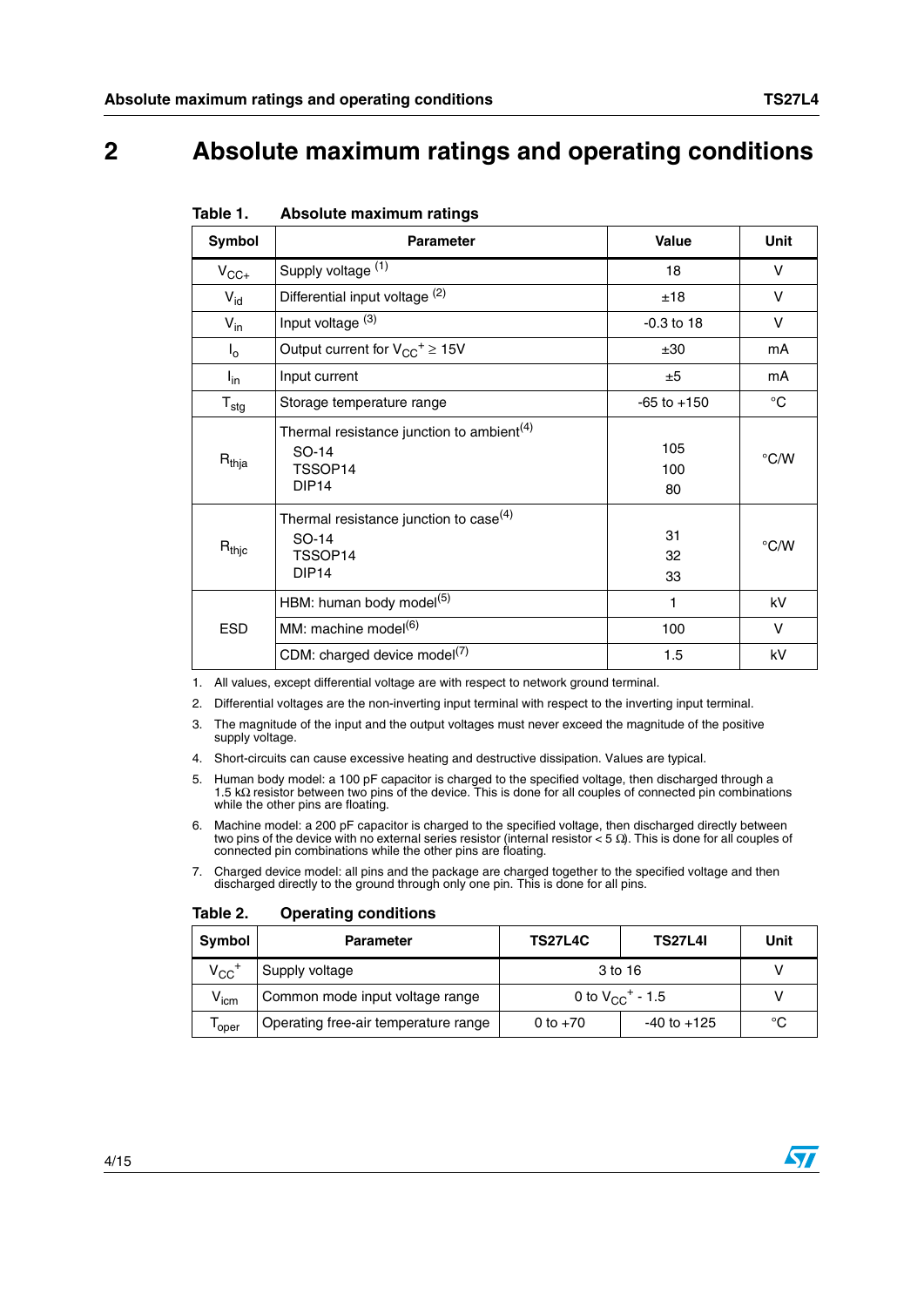# **3 Electrical characteristics**

|                     |                                                                                                                                                                  |            | TS27L4C/AC     |                      |            | <b>TS27L4I/AI</b> |                      |            |
|---------------------|------------------------------------------------------------------------------------------------------------------------------------------------------------------|------------|----------------|----------------------|------------|-------------------|----------------------|------------|
| Symbol              | <b>Parameter</b>                                                                                                                                                 | Min.       | Typ.           | Max.                 | Min.       | Typ.              | Max.                 | Unit       |
| $V_{i0}$            | Input offset voltage<br>$V_o = 1.4 V, V_{ic} = 0 V$<br><b>TS27L4</b><br><b>TS27L4A</b><br>$T_{min} \leq T_{amb} \leq T_{max}$<br><b>TS27L4</b><br><b>TS27L4A</b> |            | 1.1<br>0.9     | 10<br>5<br>12<br>6.5 |            | 1.1<br>0.9        | 10<br>5<br>12<br>6.5 | mV         |
| $DV_{io}$           | Input offset voltage drift                                                                                                                                       |            | $\overline{c}$ |                      |            | $\overline{c}$    |                      | µV/°C      |
| $I_{io}$            | Input offset current (1)<br>$V_{\text{ic}} = 5V$ , $V_{\text{O}} = 5V$<br>$T_{min} \leq T_{amb} \leq T_{max}$                                                    |            | 1              | 100                  |            | 1                 | 200                  | pA         |
| $I_{ib}$            | Input bias current (1)<br>$V_{ic} = 5V$ , $V_{O} = 5V$<br>$T_{min} \leq T_{amb} \leq T_{max}$                                                                    |            | 1              | 150                  |            | 1                 | 300                  | pA         |
| $V_{OH}$            | High level output voltage<br>$V_{\text{id}} = 100 \text{mV}, R_{\text{I}} = 1 \text{M}\Omega$<br>$T_{min} \leq T_{amb} \leq T_{max}$                             | 8.8<br>8.7 | 9              |                      | 8.8<br>8.6 | 9                 |                      | v          |
| $V_{OL}$            | Low level output voltage<br>$V_{\text{id}} = -100 \text{mV}$                                                                                                     |            |                | 50                   |            |                   | 50                   | mV         |
| $A_{vd}$            | Large signal voltage gain<br>$V_{iC}$ = 5V, R <sub>L</sub> = 1M $\Omega$ , V <sub>o</sub> = 1V to 6V<br>$T_{min} \leq T_{amb} \leq T_{max}$                      | 60<br>45   | 100            |                      | 60<br>40   | 100               |                      | V/mV       |
| <b>GBP</b>          | Gain bandwidth product<br>$A_v = 40dB$ , $R_l = 1M\Omega$ , $C_l = 100pF$ , $f_{in} = 100kHz$                                                                    |            | 0.1            |                      |            | 0.1               |                      | <b>MHz</b> |
| <b>CMR</b>          | Common mode rejection ratio<br>$V_{iC}$ = 1V to 7.4V, $V_o$ = 1.4V                                                                                               | 65         | 80             |                      | 65         | 80                |                      | dB         |
| <b>SVR</b>          | Supply voltage rejection ratio<br>$V_{CC}$ <sup>+</sup> = 5V to 10V, V <sub>o</sub> = 1.4V                                                                       | 60         | 80             |                      | 60         | 80                |                      | dB         |
| $I_{\rm CC}$        | Supply current (per amplifier)<br>$A_v = 1$ , no load, $V_o = 5V$<br>$T_{min} \leq T_{amb} \leq T_{max}$                                                         |            | 10             | 15<br>17             |            | 10                | 15<br>18             | μA         |
| $I_{o}$             | Output short circuit current<br>$V_0 = 0V$ , $V_{id} = 100mV$                                                                                                    |            | 60             |                      |            | 60                |                      | mA         |
| $I_{\textsf{sink}}$ | Output sink current<br>$V_0 = V_{CC}$ , $V_{id} = -100$ mV                                                                                                       |            | 45             |                      |            | 45                |                      | mA         |
| SR                  | Slew rate at unity gain<br>$R_L = 1 M \Omega$ , $C_L = 100pF$ , $V_i = 3$ to 7V                                                                                  |            | 0.04           |                      |            | 0.04              |                      | $V/\mu s$  |

#### Table 3.  $V_{CC}^+$  = +10 V, V<sub>CC</sub><sup>-</sup> = 0 V, T<sub>amb</sub> = +25° C (unless otherwise specified)

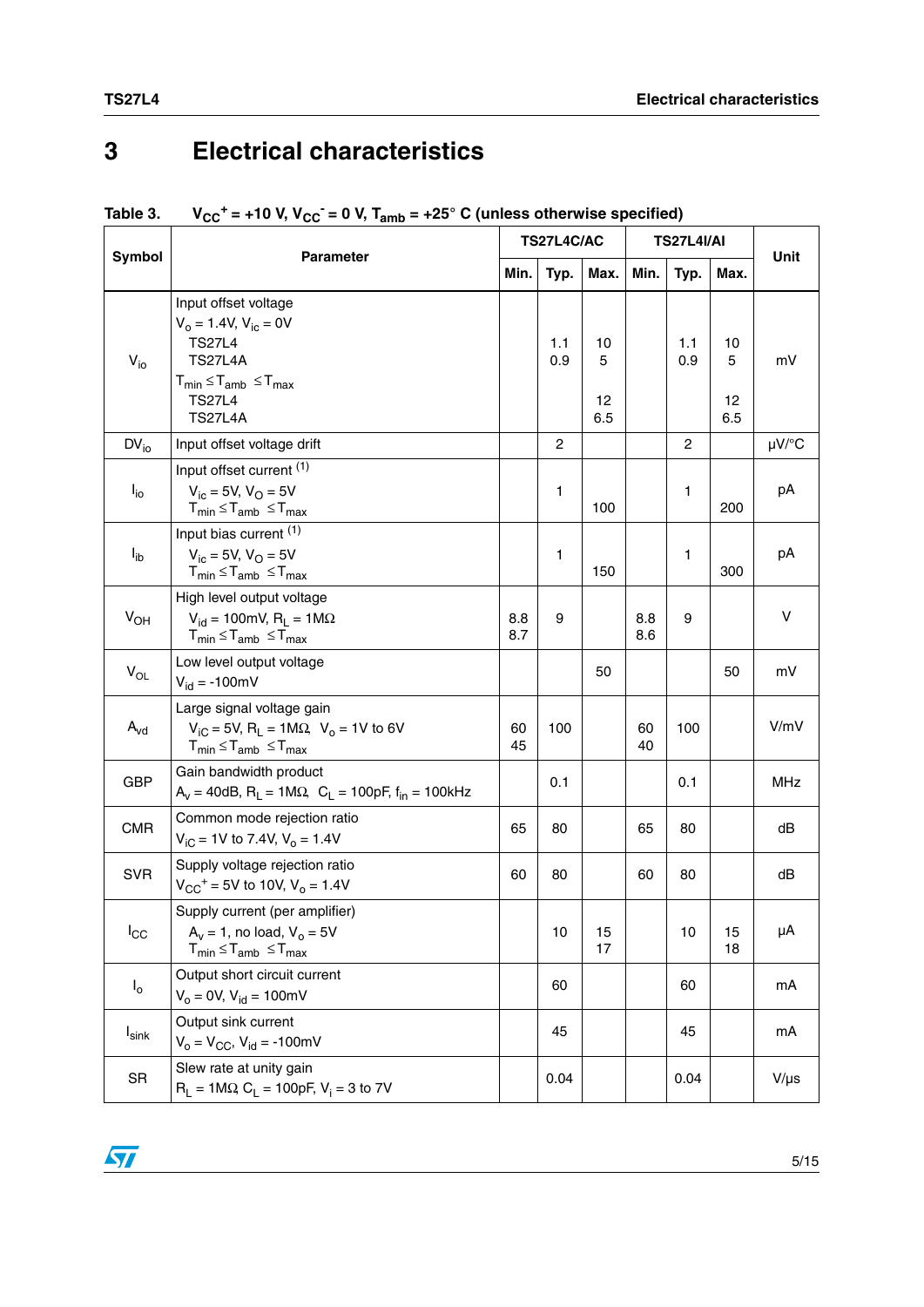|                 | <b>Parameter</b>                                                              | TS27L4C/AC |      |      | <b>TS27L4I/AI</b> |      |      |                        |
|-----------------|-------------------------------------------------------------------------------|------------|------|------|-------------------|------|------|------------------------|
| Symbol          |                                                                               | Min.       | Typ. | Max. | Min.              | Typ. | Max. | <b>Unit</b>            |
| фm              | Phase margin at unity gain<br>$A_v = 40dB$ , $R_1 = 1M\Omega$ , $C_1 = 100pF$ |            | 45   |      |                   | 45   |      | Degrees                |
| $K_{ov}$        | Overshoot factor                                                              |            | 30   |      |                   | 30   |      | $\%$                   |
| $e_n$           | Equivalent input noise voltage<br>f = 1kHz, $R_s$ = 100 $\Omega$              |            | 68   |      |                   | 68   |      | $\frac{nV}{\sqrt{Hz}}$ |
| $V_{o1}/V_{o2}$ | Channel separation                                                            |            | 120  |      |                   | 120  |      | dB                     |

Table 3.  $V_{CC}^+$  = +10 V,  $V_{CC}^-$  = 0 V,  $T_{amb}$  = +25° C (unless otherwise specified) (continued)

1. Maximum values include unavoidable inaccuracies of the industrial tests.

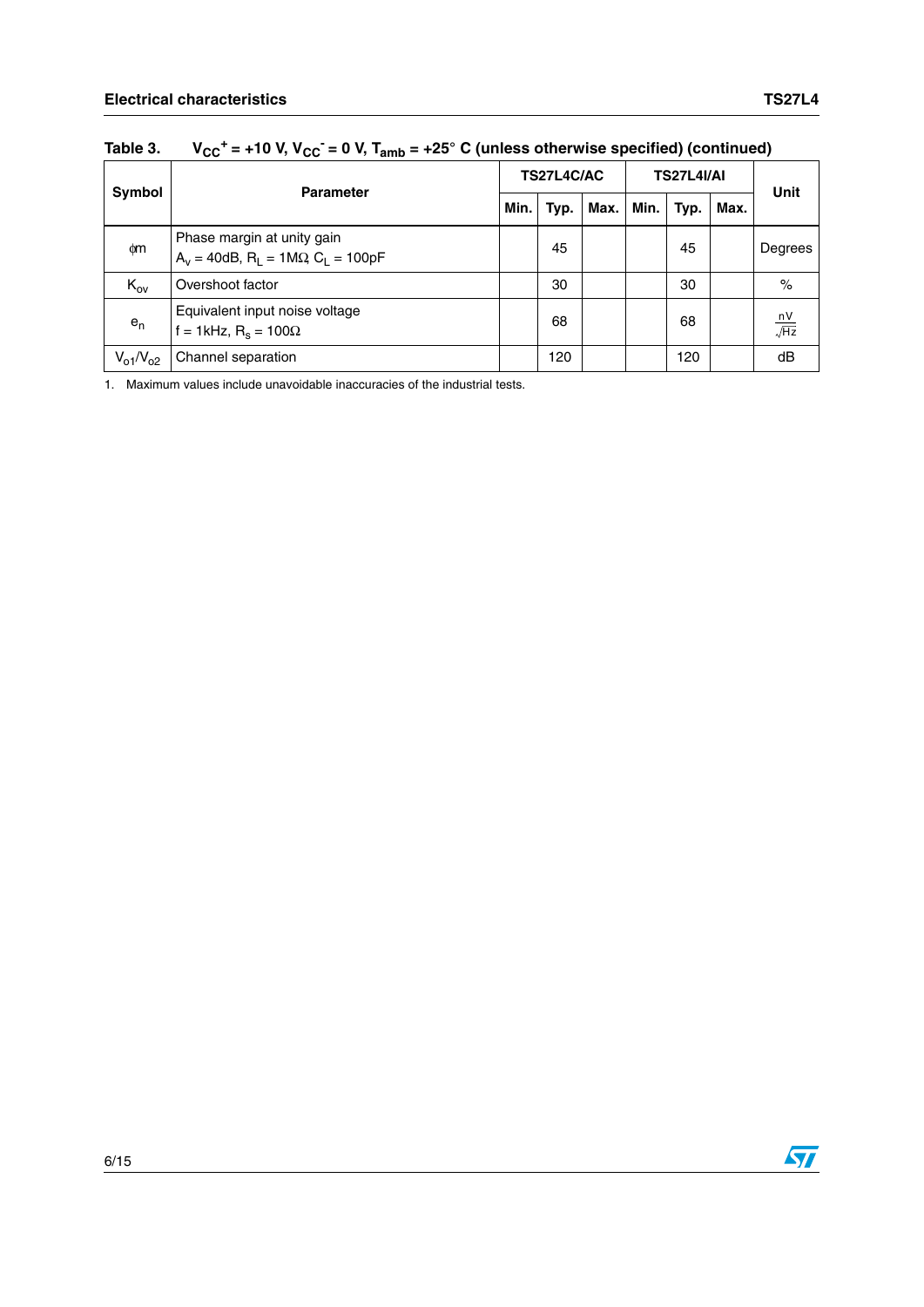## **4 Typical characteristics**



**Figure 5. High level output voltage versus high level output current** 

 $\mathsf{T}_{\mathsf{amb}}$  = 25 $^\circ \mathsf{C}$  $V_{\text{id}} = 100$ mV

T

5

4

3

2

OUTPUT VOH VOH VOH

OUTPUT VOLTAGE, V<sub>OH</sub>(V)

ST

1

 $0\ 10$ 

<span id="page-6-0"></span>



 **Figure 7. Low level output voltage versus low level output current**

 $V_{\rm CC} = 5V$ 

 $V_{CC} = 3V$ 





7/15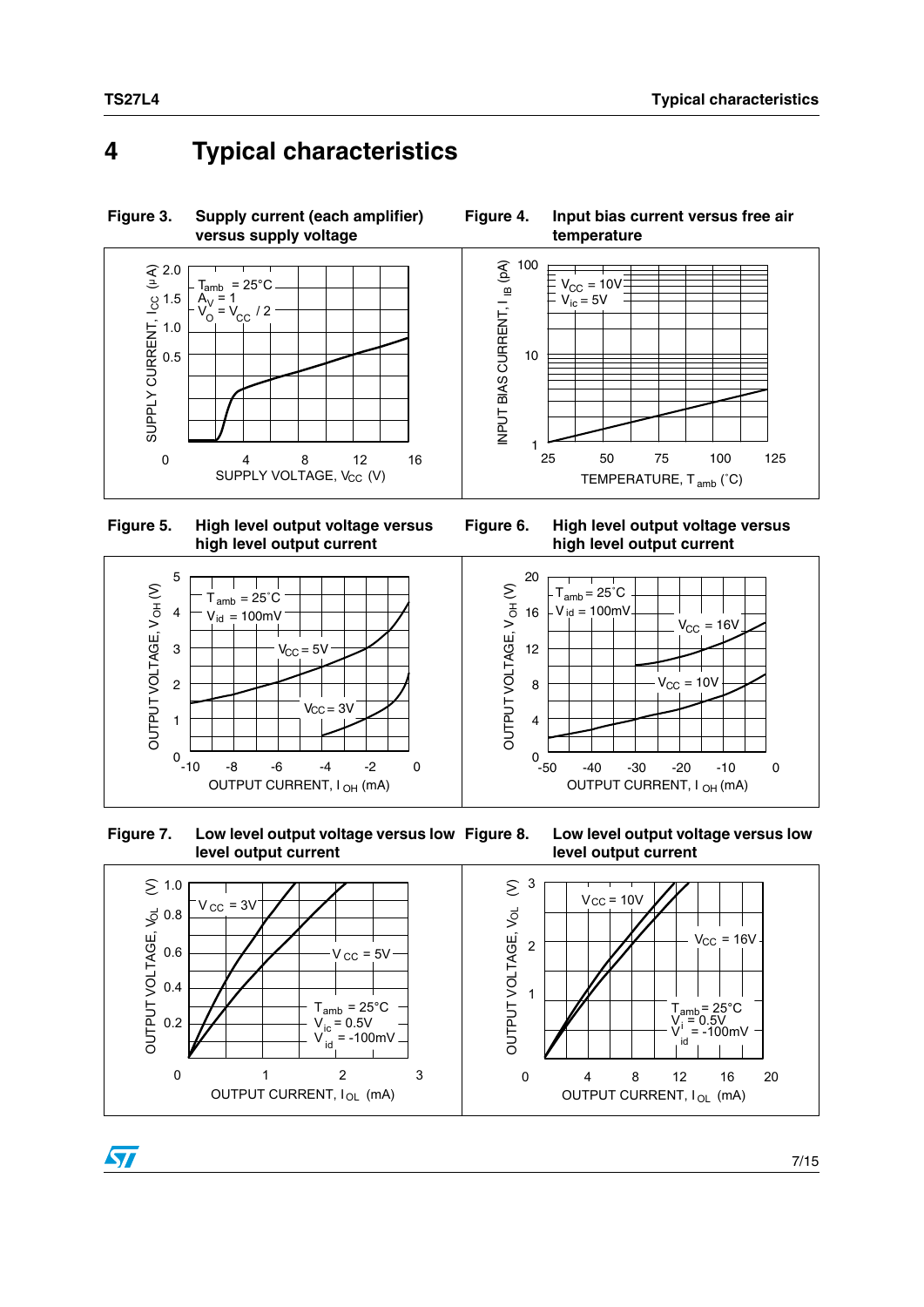$\sqrt{2}$ 

#### Figure 9. Open loop frequency response and Figure 10. Gain bandwidth product versus **phase shift supply voltage**



 **Figure 11. Phase margin versus supply voltage**

 $A \frac{L}{V} = 1$ 

60

50

40

30

PHASE MARGIN, φm (Degrees)

PHASE MARGIN, ¢m (Degrees)







**frequency**

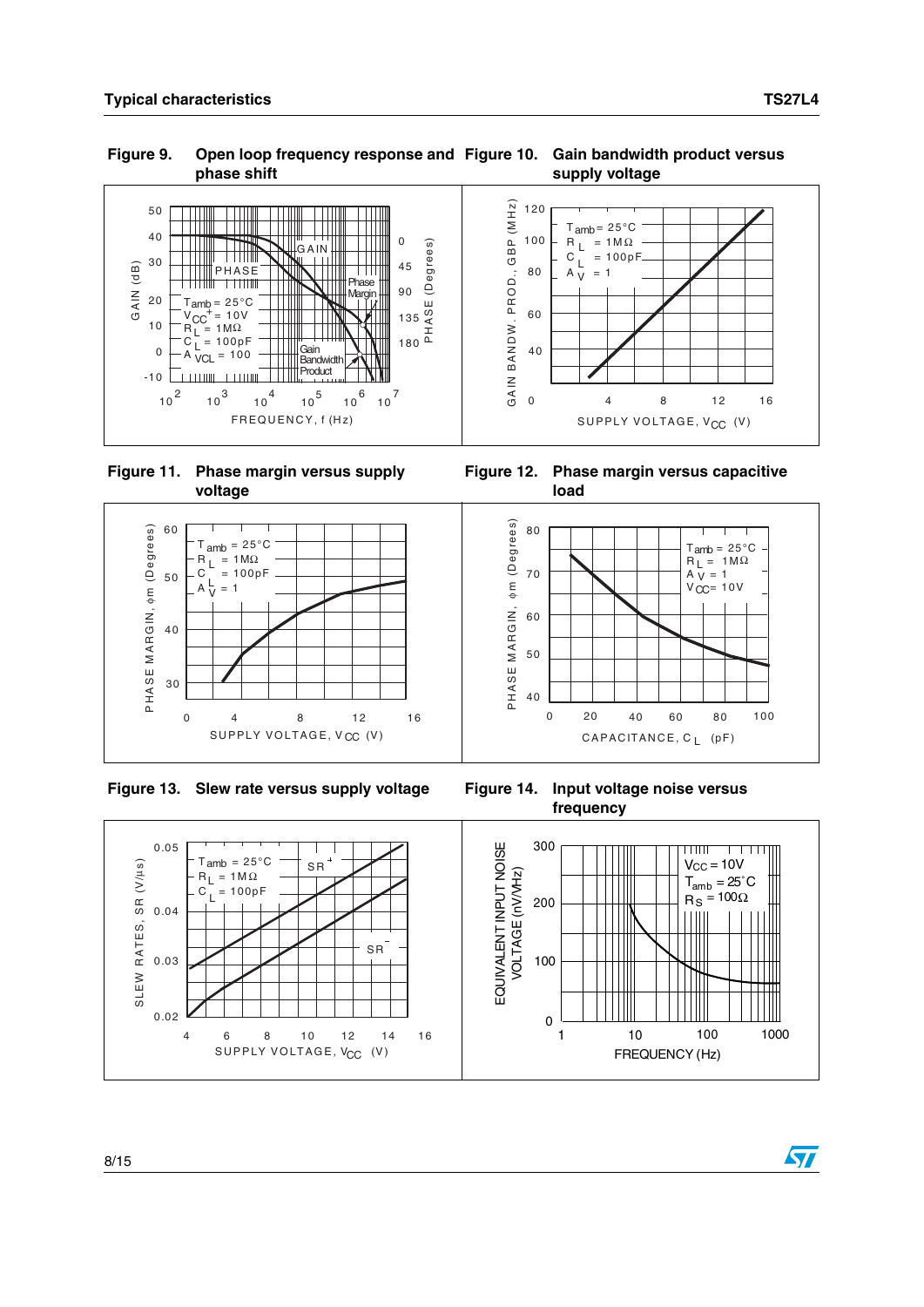# <span id="page-8-0"></span>**5 Package information**

In order to meet environmental requirements, ST offers these devices in different grades of ECOPACK $^{\circledR}$  packages, depending on their level of environmental compliance. ECOPACK $^{\circledR}$ specifications, grade definitions and product status are available at: www.st.com. ECOPACK® is an ST trademark.

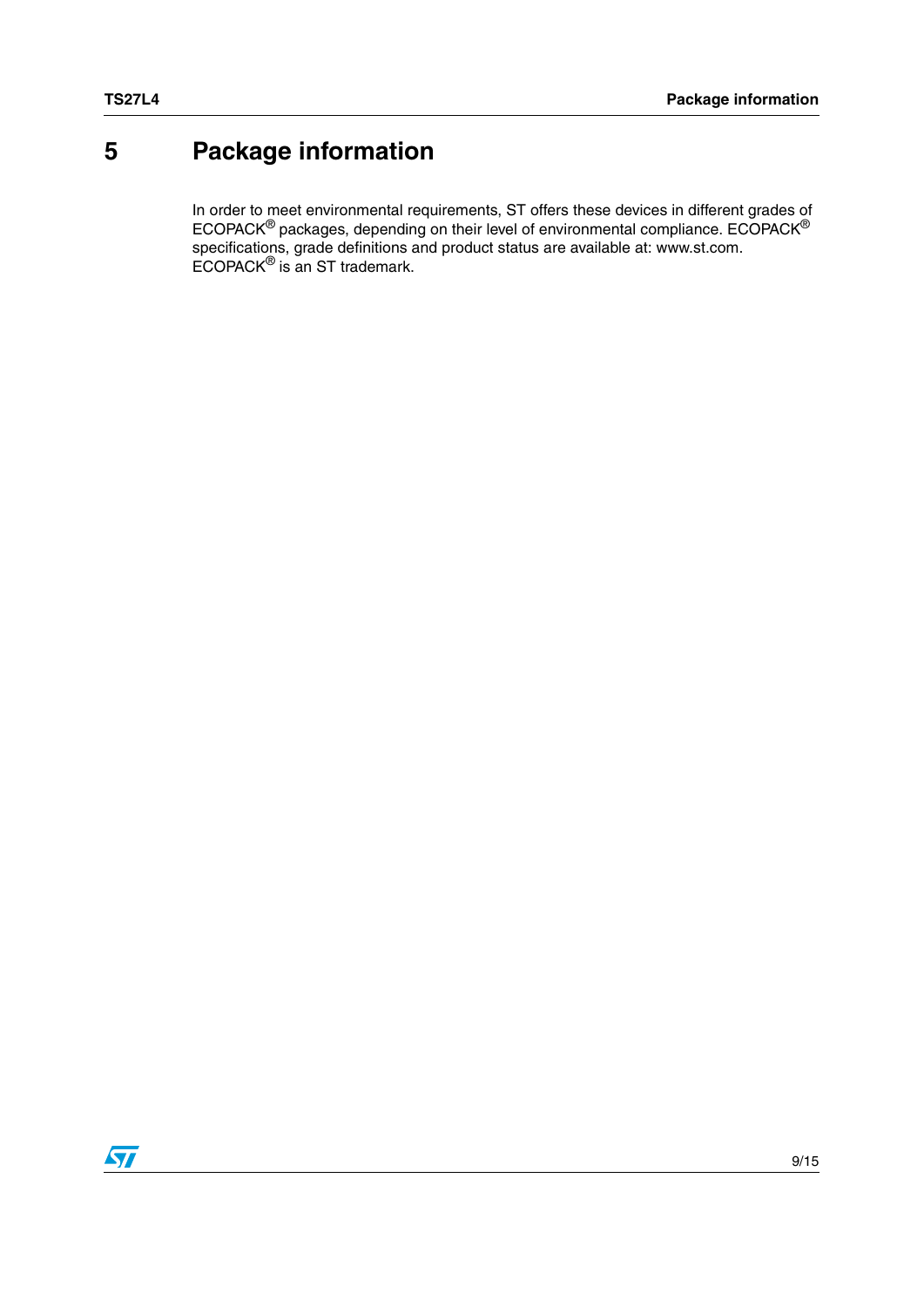$\sqrt{2}$ 

## **5.1 DIP14 package information**





#### Table 4. **DIP14 package mechanical data**

|                | <b>Dimensions</b> |                    |       |       |               |       |  |
|----------------|-------------------|--------------------|-------|-------|---------------|-------|--|
|                |                   | <b>Millimeters</b> |       |       | <b>Inches</b> |       |  |
| Ref.           | Min.              | Typ.               | Max.  | Min.  | Typ.          | Max.  |  |
| A              |                   |                    | 5.33  |       |               | 0.21  |  |
| A1             | 0.38              |                    |       | 0.015 |               |       |  |
| A2             | 2.92              | 3.30               | 4.95  | 0.11  | 0.13          | 0.19  |  |
| b              | 0.36              | 0.46               | 0.56  | 0.014 | 0.018         | 0.022 |  |
| b <sub>2</sub> | 1.14              | 1.52               | 1.78  | 0.04  | 0.06          | 0.07  |  |
| c              | 0.20              | 0.25               | 0.36  | 0.007 | 0.009         | 0.01  |  |
| D              | 18.67             | 19.05              | 19.69 | 0.73  | 0.75          | 0.77  |  |
| E              | 7.62              | 7.87               | 8.26  | 0.30  | 0.31          | 0.32  |  |
| E <sub>1</sub> | 6.10              | 6.35               | 7.11  | 0.24  | 0.25          | 0.28  |  |
| e              |                   | 2.54               |       |       | 0.10          |       |  |
| e1             |                   | 15.24              |       |       | 0.60          |       |  |
| еA             |                   | 7.62               |       |       | 0.30          |       |  |
| eB             |                   |                    | 10.92 |       |               | 0.43  |  |
| L              | 2.92              | 3.30               | 3.81  | 0.11  | 0.13          | 0.15  |  |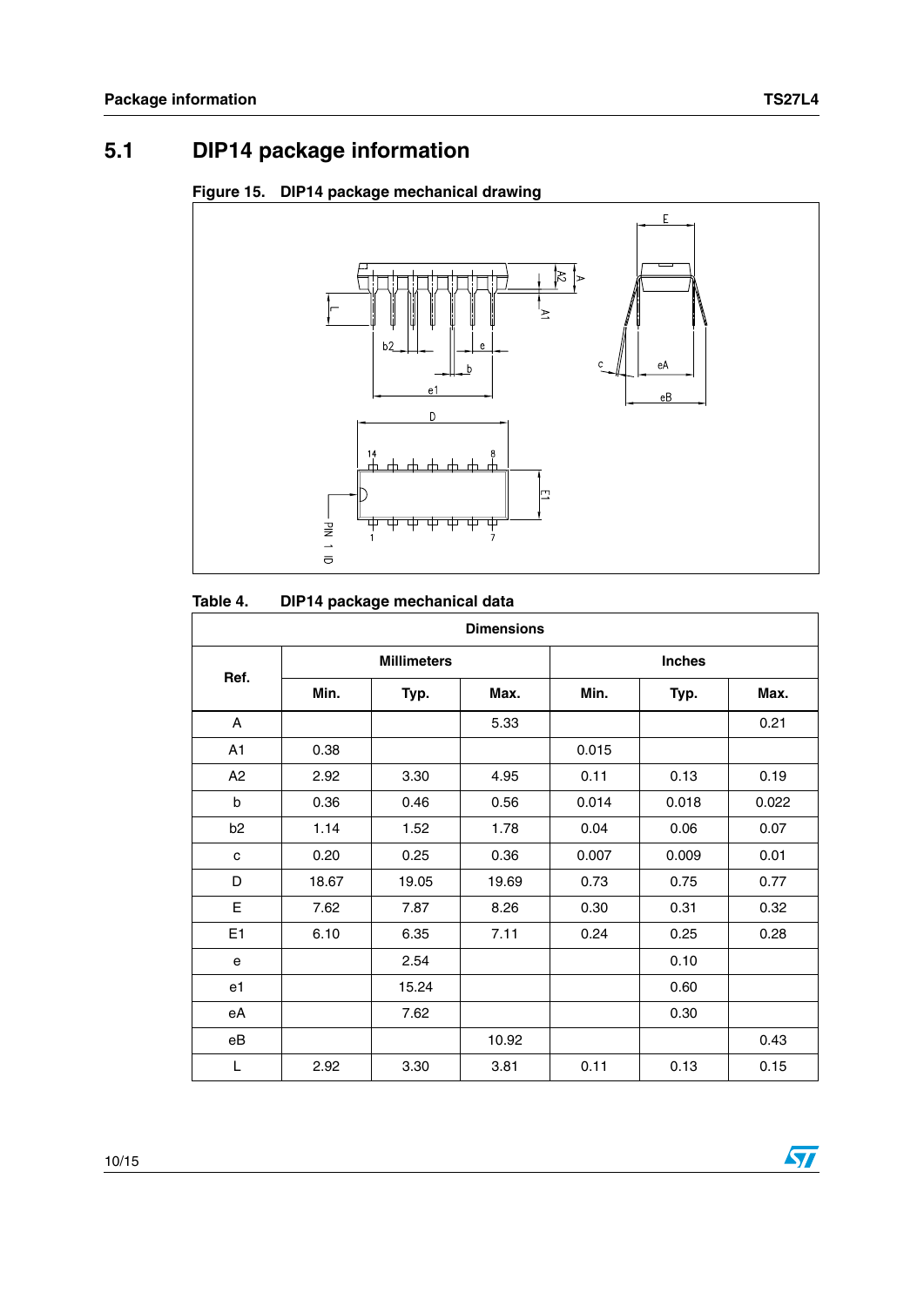## **5.2 SO-14 package information**

#### **Figure 16. SO-14 package mechanical drawing**



#### **Table 5. SO-14 package mechanical data**

|             | <b>Dimensions</b> |                    |      |                  |               |       |  |
|-------------|-------------------|--------------------|------|------------------|---------------|-------|--|
|             |                   | <b>Millimeters</b> |      |                  | <b>Inches</b> |       |  |
| Ref.        | Min.              | Typ.               | Max. | Min.             | Typ.          | Max.  |  |
| A           | 1.35              |                    | 1.75 | 0.05             |               | 0.068 |  |
| A1          | 0.10              |                    | 0.25 | 0.004            |               | 0.009 |  |
| A2          | 1.10              |                    | 1.65 | 0.04             |               | 0.06  |  |
| B           | 0.33              |                    | 0.51 | 0.01             |               | 0.02  |  |
| $\mathbf C$ | 0.19              |                    | 0.25 | 0.007            |               | 0.009 |  |
| D           | 8.55              |                    | 8.75 | 0.33             |               | 0.34  |  |
| E           | 3.80              |                    | 4.0  | 0.15             |               | 0.15  |  |
| е           |                   | 1.27               |      |                  | 0.05          |       |  |
| H           | 5.80              |                    | 6.20 | 0.22             |               | 0.24  |  |
| h           | 0.25              |                    | 0.50 | 0.009            |               | 0.02  |  |
| L           | 0.40              |                    | 1.27 | 0.015            |               | 0.05  |  |
| k           |                   |                    |      | $8^\circ$ (max.) |               |       |  |
| ddd         |                   |                    | 0.10 |                  |               | 0.004 |  |

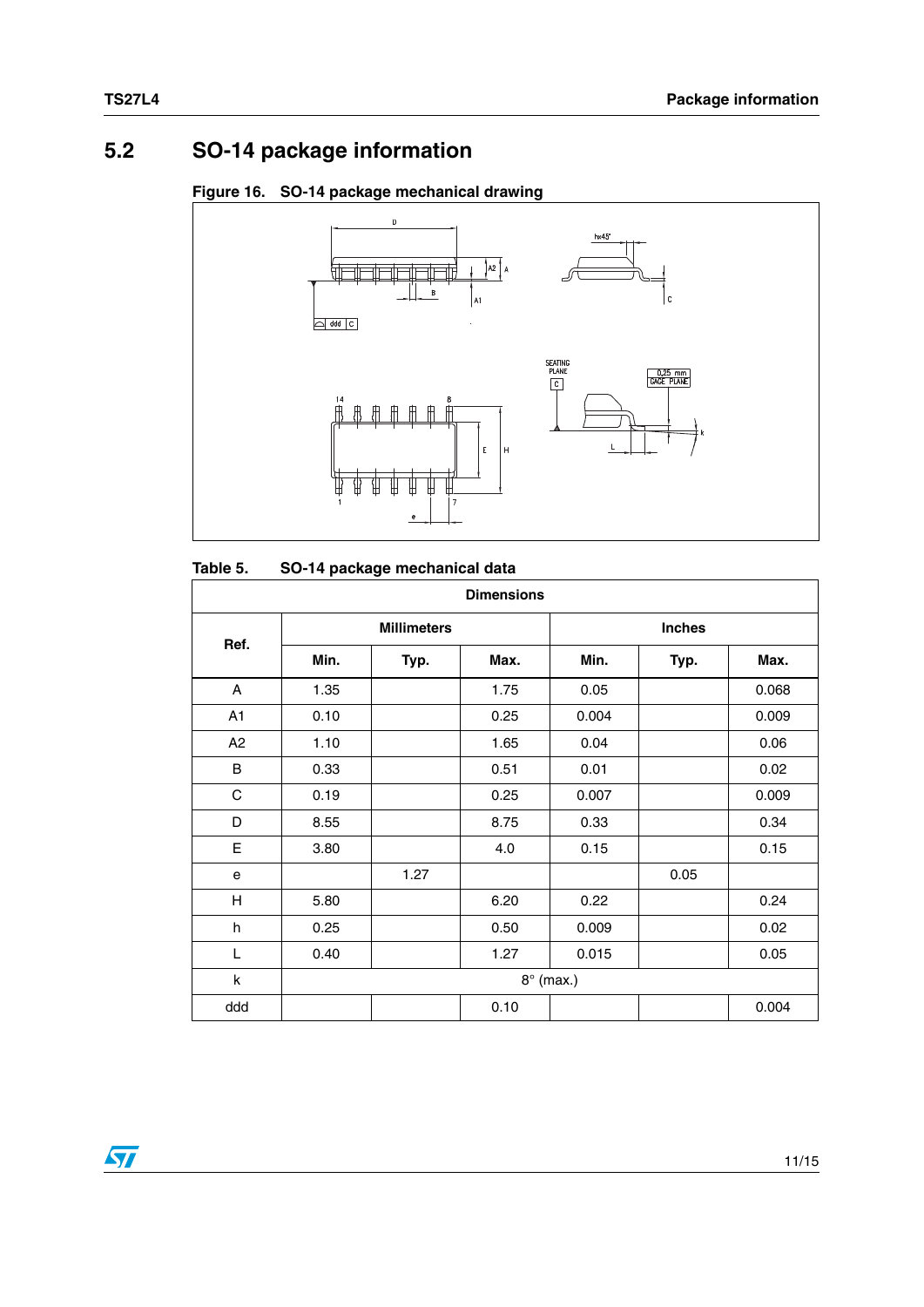## **5.3 TSSOP14 package information**





| Table 6. |  | TSSOP14 package mechanical data |  |
|----------|--|---------------------------------|--|
|          |  |                                 |  |

|      |             |                    |           | <b>Dimensions</b> |               |           |
|------|-------------|--------------------|-----------|-------------------|---------------|-----------|
| Ref. |             | <b>Millimeters</b> |           |                   | <b>Inches</b> |           |
|      | Min.        | Typ.               | Max.      | Min.              | Typ.          | Max.      |
| A    |             |                    | 1.20      |                   |               | 0.047     |
| A1   | 0.05        |                    | 0.15      | 0.002             | 0.004         | 0.006     |
| A2   | 0.80        | 1.00               | 1.05      | 0.031             | 0.039         | 0.041     |
| b    | 0.19        |                    | 0.30      | 0.007             |               | 0.012     |
| C    | 0.09        |                    | 0.20      | 0.004             |               | 0.0089    |
| D    | 4.90        | 5.00               | 5.10      | 0.193             | 0.197         | 0.201     |
| E    | 6.20        | 6.40               | 6.60      | 0.244             | 0.252         | 0.260     |
| E1   | 4.30        | 4.40               | 4.50      | 0.169             | 0.173         | 0.176     |
| e    |             | 0.65               |           |                   | 0.0256        |           |
| L    | 0.45        | 0.60               | 0.75      | 0.018             | 0.024         | 0.030     |
| L1   |             | 1.00               |           |                   | 0.039         |           |
| k    | $0^{\circ}$ |                    | $8^\circ$ | $0^{\circ}$       |               | $8^\circ$ |
| aaa  |             |                    | 0.10      |                   |               | 0.004     |

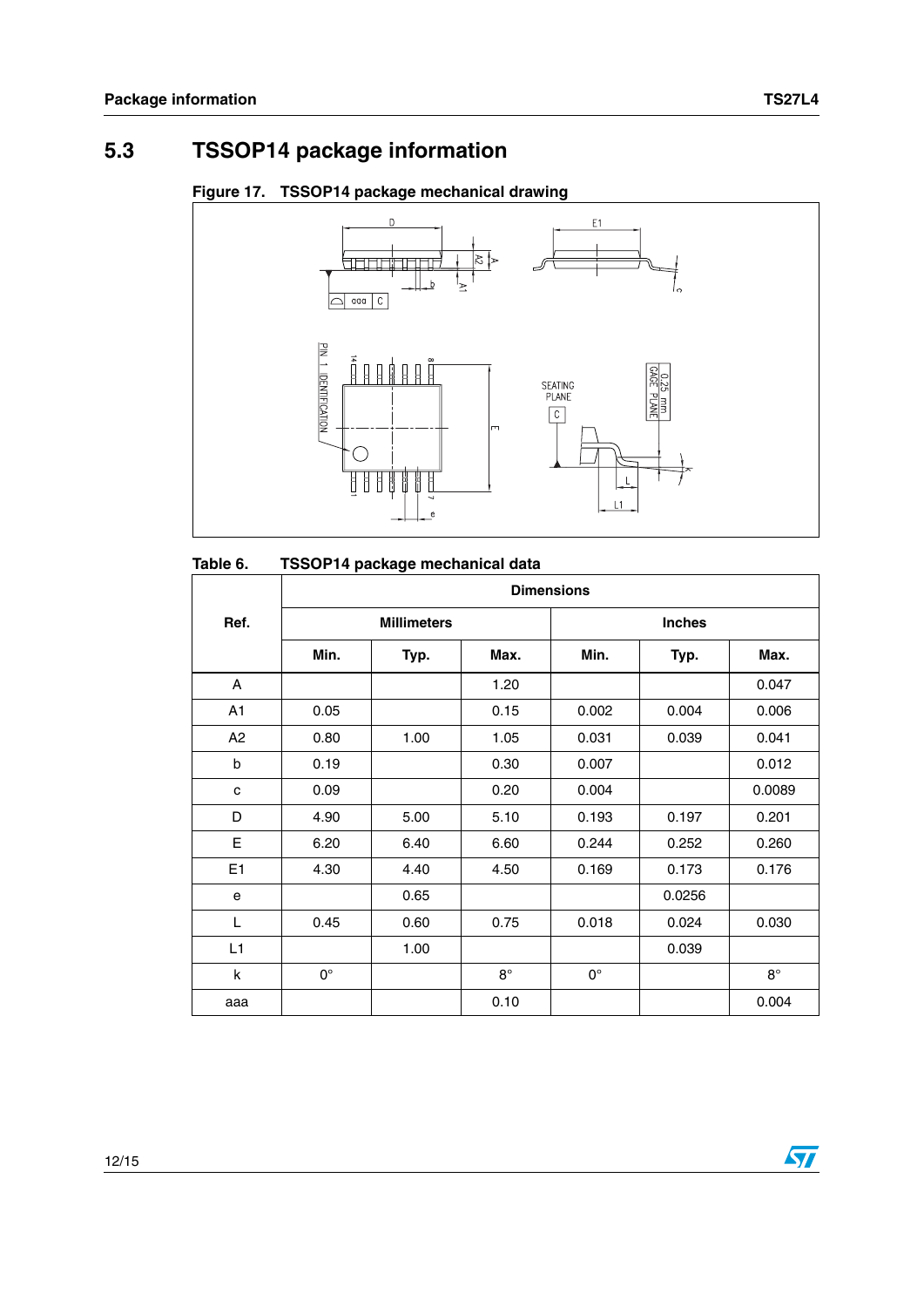# **6 Ordering information**

<span id="page-12-0"></span>

| Table 7. |  | Order codes |
|----------|--|-------------|
|          |  |             |

| Table 7.<br>Order codes     |                                                                      |                                                                     |                                            |  |  |  |  |
|-----------------------------|----------------------------------------------------------------------|---------------------------------------------------------------------|--------------------------------------------|--|--|--|--|
| <b>Temperature</b><br>range | Package                                                              | Packing                                                             | <b>Marking</b>                             |  |  |  |  |
|                             |                                                                      | Tube or                                                             | 27L4C                                      |  |  |  |  |
|                             |                                                                      | Tape & reel                                                         | <b>27L4AC</b>                              |  |  |  |  |
|                             |                                                                      |                                                                     | TS27L4CN                                   |  |  |  |  |
|                             |                                                                      |                                                                     | TS27L4ACN                                  |  |  |  |  |
|                             | TSSOP14                                                              |                                                                     | 27L4C                                      |  |  |  |  |
|                             |                                                                      |                                                                     | 27L4AC                                     |  |  |  |  |
|                             |                                                                      | Tube or                                                             | 27L4I                                      |  |  |  |  |
|                             |                                                                      | Tape & reel                                                         | <b>27L4AI</b>                              |  |  |  |  |
|                             |                                                                      |                                                                     | <b>TS27L4IN</b>                            |  |  |  |  |
|                             |                                                                      |                                                                     | TS27L4AIN                                  |  |  |  |  |
|                             |                                                                      |                                                                     | 27L4I                                      |  |  |  |  |
|                             |                                                                      |                                                                     | <b>27L4AI</b>                              |  |  |  |  |
|                             | $0^{\circ}$ C, +70 $^{\circ}$ C<br>$-40^{\circ}$ C, $+125^{\circ}$ C | SO-14<br>DIP <sub>14</sub><br>SO-14<br>DIP <sub>14</sub><br>TSSOP14 | Tube<br>Tape & reel<br>Tube<br>Tape & reel |  |  |  |  |

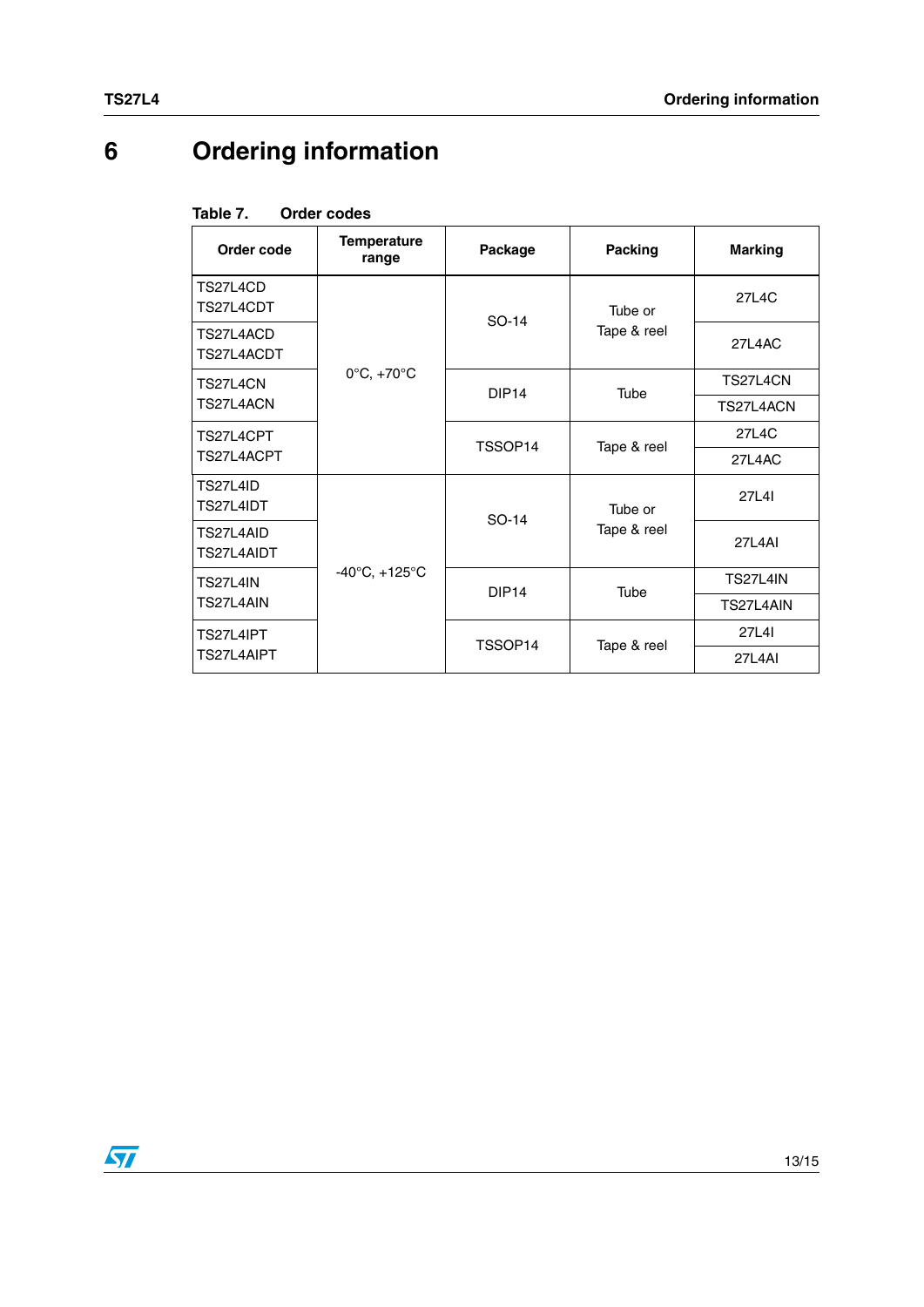# **7 Revision history**

| Table 8. | <b>Document revision history</b> |  |  |
|----------|----------------------------------|--|--|
|----------|----------------------------------|--|--|

| <b>Date</b> | <b>Revision</b> | <b>Changes</b>                                                                                                                                                                                                |
|-------------|-----------------|---------------------------------------------------------------------------------------------------------------------------------------------------------------------------------------------------------------|
| 11-Nov-2001 |                 | Initial release.                                                                                                                                                                                              |
| 08-Sep-2008 | 2               | Removed TS27L4B version of device.<br>Added R <sub>thia</sub> , R <sub>thic</sub> , and ESD parameters in Table 1: Absolute<br>maximum ratings.<br>Expanded Table 7: Order codes.<br>Updated document format. |
| 02-Mar-2009 | 3               | Removed TS27L4*M* from Table 7: Order codes.<br>Updated package mechanical drawings and data in<br>Chapter 5: Package information.                                                                            |